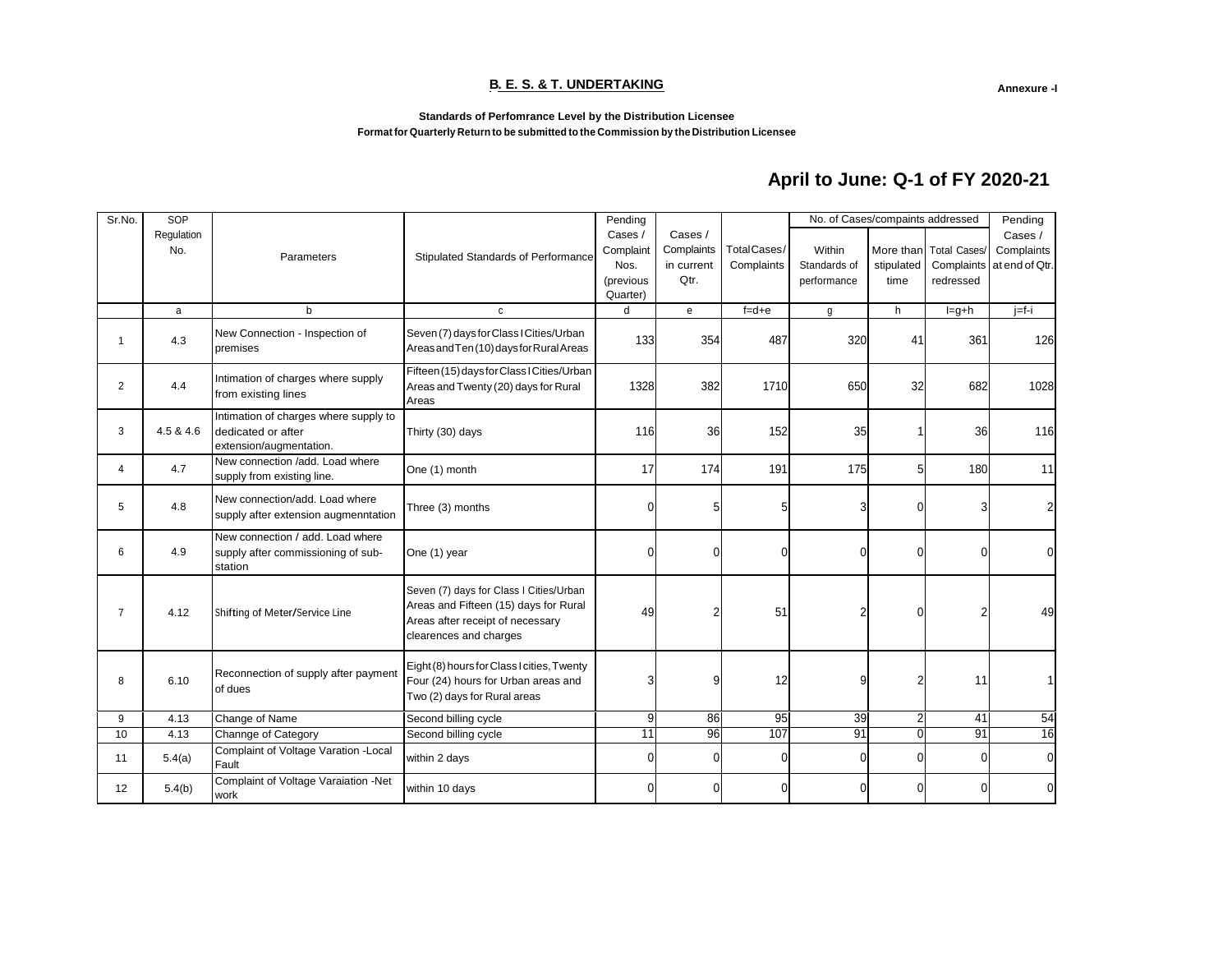#### **Standards of Perfomrance Level by the Distribution Licensee Format for Quarterly Return to be submitted to the Commission by the Distribution Licensee**

### **April to June :Q-1 of FY 2020-21**

| Sr.No. | SOP        |                                                                      |                                                                                                                                    | Pending   |            |             | No. of Cases/compaints addressed |                |                        | Pending                   |
|--------|------------|----------------------------------------------------------------------|------------------------------------------------------------------------------------------------------------------------------------|-----------|------------|-------------|----------------------------------|----------------|------------------------|---------------------------|
|        | Regulation |                                                                      |                                                                                                                                    | Cases /   | Cases /    |             |                                  |                |                        | Cases /                   |
|        | No.        | Parameters                                                           | Stipulated Standards of Performance                                                                                                | Complaint | Complaints | TotalCases/ | Within                           |                | More than Total Cases/ | Complaints                |
|        |            |                                                                      |                                                                                                                                    | Nos.      | in current | Complaints  | Standards of                     | stipulated     |                        | Complaints at end of Qtr. |
|        |            |                                                                      |                                                                                                                                    | (previous | Qtr.       |             | performance                      | time           | redressed              |                           |
|        |            |                                                                      |                                                                                                                                    | Quarter)  |            |             |                                  |                |                        |                           |
|        | a          | b                                                                    | c                                                                                                                                  | d         | e          | $f = d + e$ | g                                | h              | $l = g + h$            | $j=f-i$                   |
| 13     | 5.4(c)     | Complaints of Voltage Variation -<br>Expansion/augmentation required | within 120 days                                                                                                                    | 0         | $\Omega$   |             |                                  | $\Omega$       | 0                      | $\overline{0}$            |
| 14     | 6.1        | Fuse off call                                                        | Three (3) hours for Class I cities, Four (4)<br>hours for Urban areas and Eighteen (18)<br>hours for Ruralareas                    | 0         | 9575       | 9575        | 9534                             | 41             | 9575                   | 0                         |
| 15     | 6.2        | Break down of Over head Line                                         | Four (4) hours for Class I cities, Six (6)<br>hours for Urban areas and Twenty Four<br>(24) hours for Rural areas                  | $\Omega$  | O          |             | $\Omega$                         | $\mathbf 0$    | 0                      | 0                         |
| 16     | 6.3        | Underground Cable fault                                              | Eight (8) hours for Class I cities, Eighteen<br>(18) hours for Urban areas and Forty<br>Eight (48) hours for Rural areas           | n         | 1107       | 1107        | 1085                             | 22             | 1107                   | 0                         |
| 17     | 6.4        | Transformer failure                                                  | Eighteen (18) hours for Class I cities,<br>Twenty Four (24) hours for Urban areas<br>and Forty Eight (48) hours for Rural<br>areas |           |            |             |                                  | $\Omega$       |                        | 0                         |
| 18     | 7.2        | <b>Meter Reading</b>                                                 | Once in every two months                                                                                                           | $\Omega$  | 124207     | 124207      | 124207                           | $\overline{0}$ | 124207                 | $\Omega$                  |
| 19     | 7.3        | Replacement of Faulty Meter                                          | Within subsequent billing cycle                                                                                                    | 3862      | 2023       | 5885        | 1129                             | $\Omega$       | 1129                   | 4756                      |
| 20     | 7.4        | Replacement of Burnt Meter                                           | Eighteen (18) hours for Class I cities,<br>Twenty Four (24) hours for Urban areas<br>and Forty Eight (48) hours for Rural<br>areas | n         | 301        | 301         | 301                              | $\mathbf 0$    | 301                    | $\mathbf 0$               |
| 21     | 7.6,7.7    | <b>Billing Complaint</b>                                             | During subsequent billing cycle                                                                                                    | 2315      | 2176       | 4491        | 1830                             | $\overline{0}$ | 1830                   | 2661                      |

Carried forward cases are inclusive of cases received in latter period of quarter and pending within the stipulated compliance period

**Annexure -I**

**2**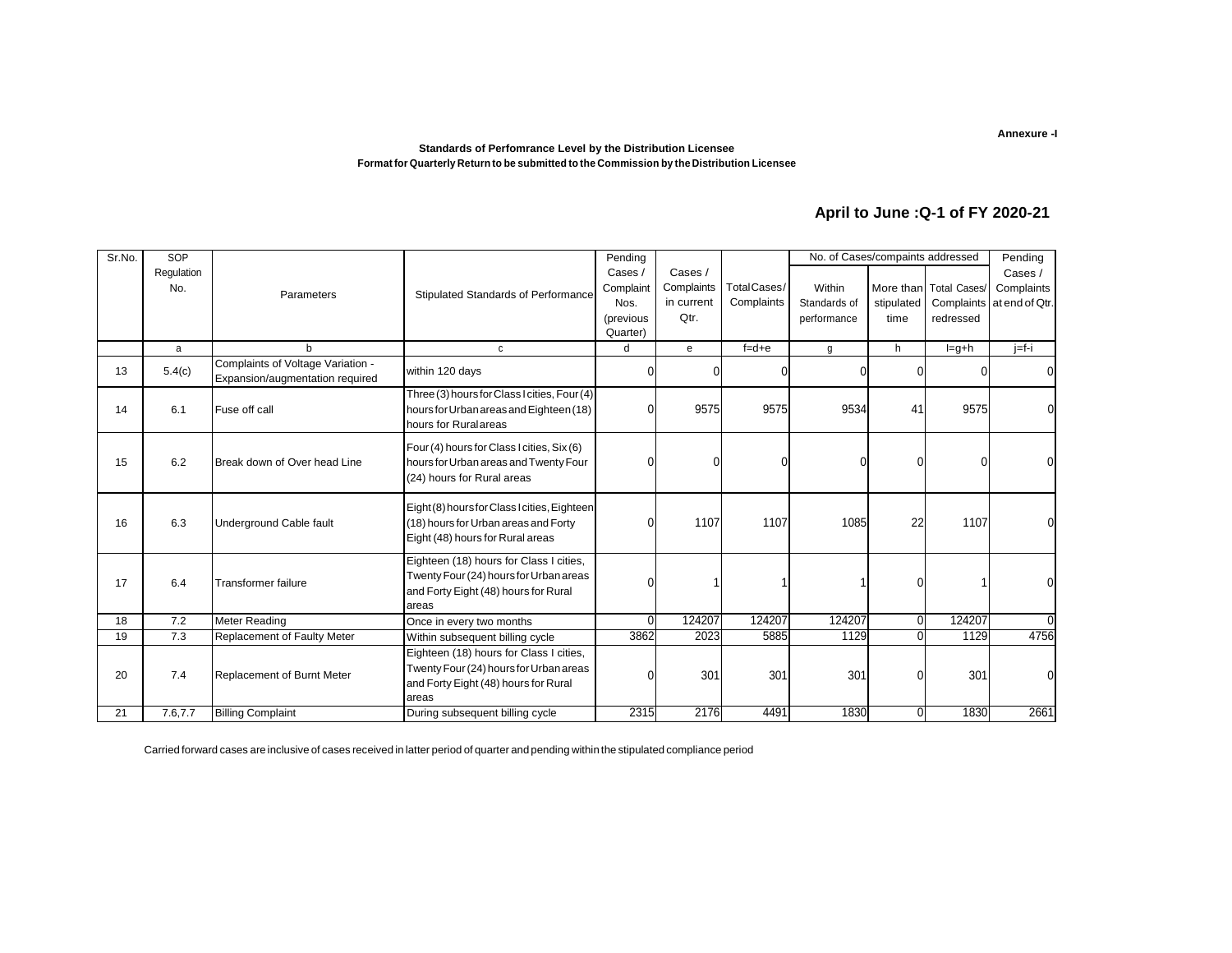# **B. E. S. & T. UNDERTAKING**

Annexure -II

Report of individual complaints where Compensation has been paid Format forquarterlyreturntobesubmittedtotheCommission bytheDistributionLicensee

## **April to June Q I of FY2020-21**

| Sr.N<br>0.     | Complaint<br>No. | Date of filing<br>complaint | Consumer No.   | Name and<br>address of<br>Consumer | Nature of<br>Complaint | Reference<br>Standard of<br>Performance | Amount of<br>Compensation<br>(Rs) | Date of payment<br>of Compensation<br>(DD/MM/YYYY) |
|----------------|------------------|-----------------------------|----------------|------------------------------------|------------------------|-----------------------------------------|-----------------------------------|----------------------------------------------------|
|                | $\overline{2}$   | $\mathbf{3}$                | $\overline{4}$ | $5\,$                              | 6                      | 7                                       | 8                                 | 9                                                  |
| 2              |                  |                             |                |                                    |                        |                                         |                                   |                                                    |
| $\mathfrak{B}$ |                  |                             |                |                                    |                        |                                         |                                   |                                                    |
| 4              |                  |                             |                |                                    | nil                    |                                         |                                   |                                                    |
| 5              |                  |                             |                |                                    |                        |                                         |                                   |                                                    |
| $6\phantom{.}$ |                  |                             |                |                                    |                        |                                         |                                   |                                                    |
| $\overline{7}$ |                  |                             |                |                                    |                        |                                         |                                   |                                                    |

NOTE -The report shall be prepared as per category of item for which the compensation is paid for non-observance of Standards of **Performance**